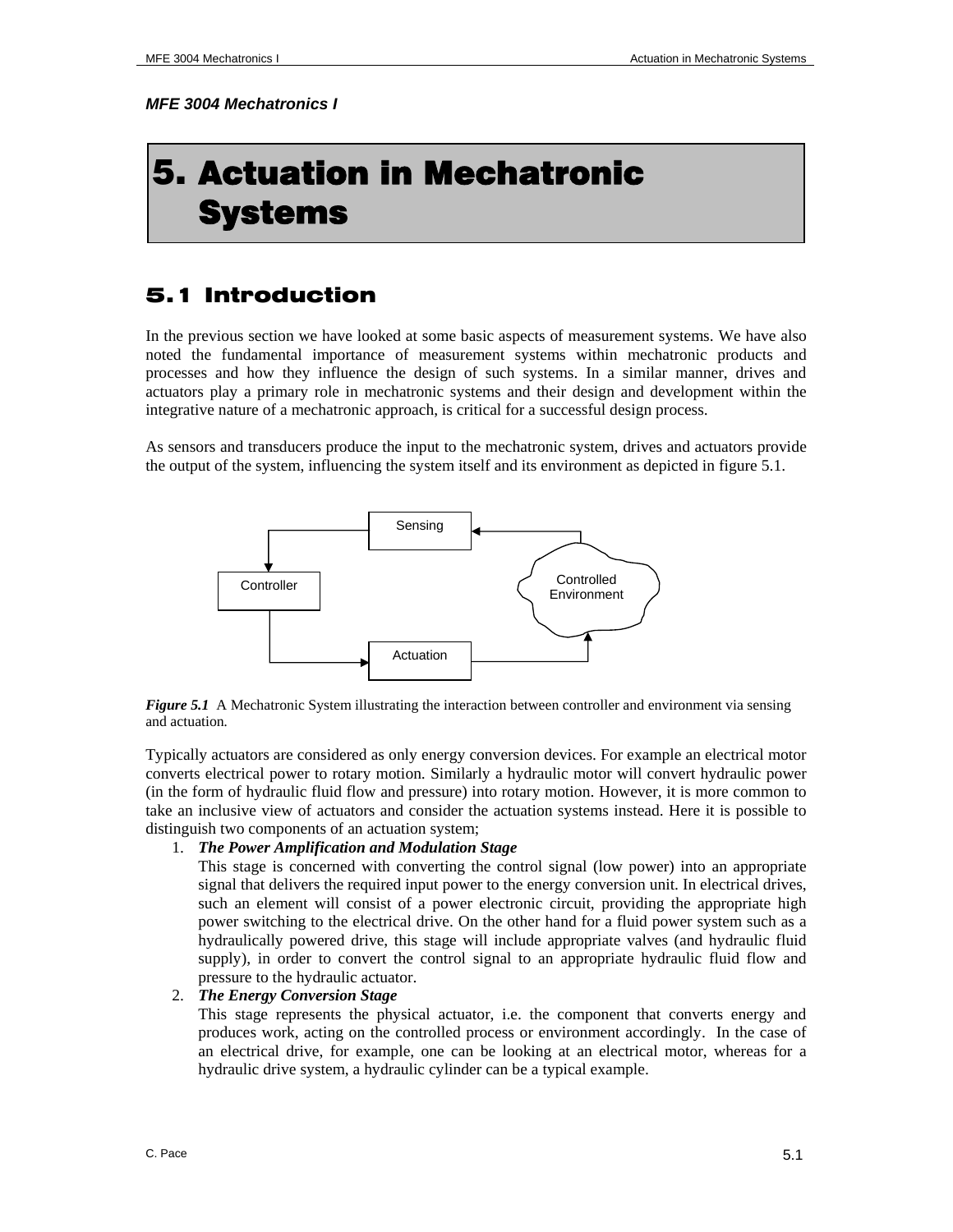These elements of an actuation system are shown in figure 5.2 (a) while figure 5.2 (b) represents typical electrohydraulic and electrical actuation systems depicting these two components of an actuation system.



*Figure 5.2* (a) Actuation System functional diagram, (b) Typical electrohydraulic and electrical actuators

In a number of instances, the output of the energy conversion unit may not be appropriate for a specific application and some form of motion conversion may be required. For example, electrical motors are often connected to gearboxes to provide a reduction in rotational speed whilst increasing the output torque.

# 5.2 Classification and Selection of Actuators

Actuation systems can be classified in three principal modes of energy transfer, these being the following;

- *Electrical*
- *Pneumatic Fluid Power*
- *Hydraulic Fluid Power*

#### *5.2 1Electrical Actuation*

Electrical actuators primarily consist of electrical motors, although other types of electrical actuators such as solenoids are also used within mechatronic systems. There are a large variety of motors that are available for performing diverse tasks, with the various motor types offering specific performance characteristics. The physical principle of all electric motors is that when an electric current is passed through a conductor placed within a magnetic field, a force is exerted on the wire causing the wire to move. Typical electrical motor types include the following;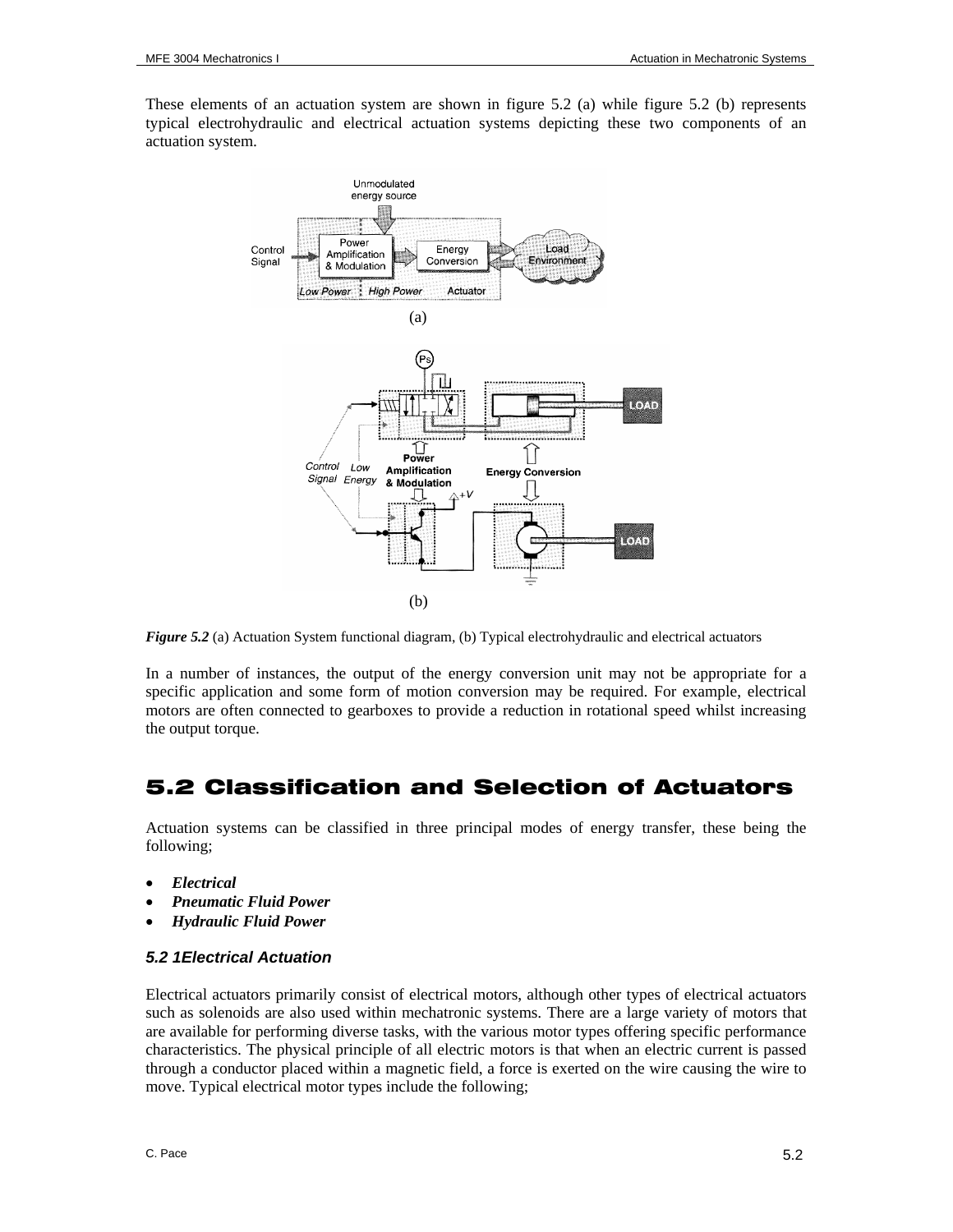## 1. *DC motors*

DC motors operate through the use of a DC signal. DC motors can either have stator magnetic poles produced by a permanent magnet (generally found in small motors), or else the magnetic field is produced via a stator winding, in which case both the rotor armature and the stator winding have to be energised to drive the motor. DC motor speed is controlled by the voltage supplied to the armature. For motors with stator windings, speed control is also possible through varying the current to the stator. Standard DC motors tend to suffer from brush wear. Alternative DC motor designs include brushless motors where the brush and commutator are eliminated, and thus give a higher reliability.

## 2. *AC motors*

AC motors are driven by an alternating current supply to the stator windings. The rotor can either consist of a permanent magnet in the case of a synchronous AC motor, or of a simple closed-loop conductor (generally in the form of a 'cage') for asynchronous, induction motors. The speed of AC motors is determined by the input signal frequency. Thus speed control is obtained via variation of the signal frequency.

#### 3. *Stepper motors*

stepper motors have the ability to rotate a specific number of revolutions or fractions of a revolution, thus being able to achieve a specific angular displacement rather than continuous rotation. There are various designs of stepper motors but primarily all require the sequential switching of a number of stator coils to provide rotation. This sequential switching is generally provided with appropriate drive circuitry, the switching frequency determining the speed whereas the number of switching actions determining the angle of rotation.

Figure 5.3 illustrates a typical control set-up for a motor where both motor speed and output angular position are being controlled.



*Figure 5.3* Motor drive system with velocity and angular position feedback

# *5.2.2 Pneumatic Power Actuation*

Pneumatic actuation is widely used in the manufacturing industry primarily in the field of automated assembly, including jig and robot end-effector operation. Pneumatic power generally utilises pressurised air as the power transfer medium. The principle advantage of pneumatic power lies is the simplicity of the components used both for pneumatic power modulation as well as for energy transfer devices, particularly in the case of linear motion actuators. The use of air as the operating fluid also allows the use of a central power generation and distribution system, with various equipment tapping into this power source. The primary type of energy transfer device found in pneumatics is the pneumatic cylinder, which basically consists of a cylindrical barrel, closed at both ends and with a piston that run the length of the cylinder, to which is generally attached a piston rod. Motion of the pneumatic cylinder piston and piston rod occurs by applying pressurised air at one of two ports found at the ends of the cylinder, as indicated in figure 5.4 (a). Pneumatic cylinders thus provide a very simple means of linear motion. Other pneumatic energy transfer devices include the limited rotation rotary actuators as well as air motors. In the case of the former, the actuator can provide back and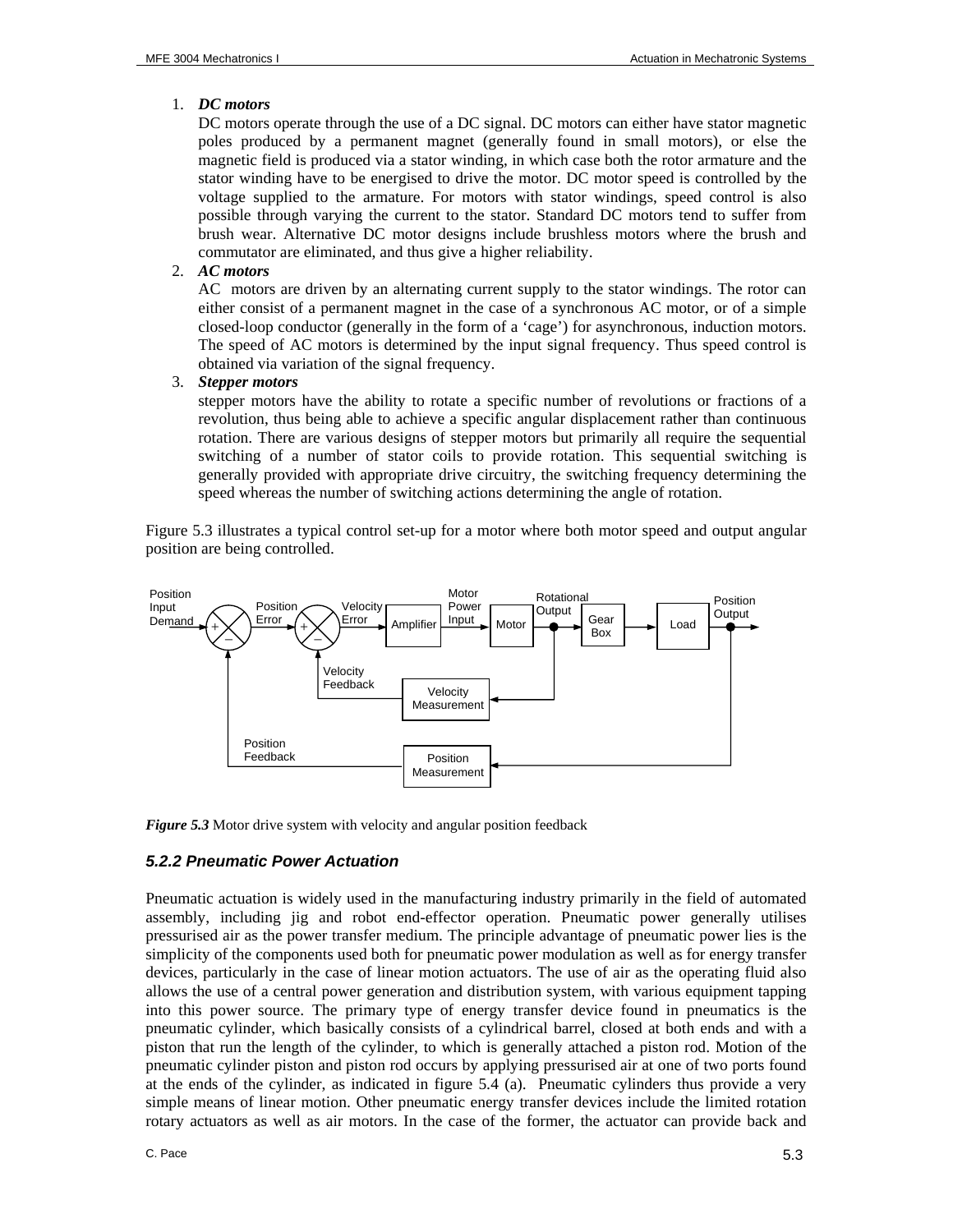forth (reciprocating) rotation through a fixed angle. Air motors on the other hand can provide continuous rotation.

Control of both linear and rotary pneumatic actuators in terms of pneumatic power modulation, is provided via appropriate valves which can control the direction of the air flow, the flow rate as well as the air pressure to the actuators. These valves can in most cases be controlled by electrical signals through the use of solenoids, thus providing an appropriate interface between the microprocessor based controller and the pneumatic actuator.

The use of air allows pneumatic actuators to operate at relatively high speeds, due to the negligible viscosity and high compressibility. However air compressibility also means that high precision positioning of pneumatic actuators can be quite difficult and substantial losses during pneumatic power generation means that the operating pressure of pneumatics is relatively low, thus limiting the power output available from such actuators.

Figure 5.4 (b) illustrates a typical pick-and-place pneumatic system, consisting of three axes of operation, each with its own appropriate pneumatic linear actuator.



*Figure 5.4* Pneumatic actuation (a) Pneumatic Cylinder, (b) A pick-and-place pneumatic system.

#### *5.2.3 Hydraulic Power Actuation*

Hydraulic fluid power basic operating principles are quite similar to those of pneumatic fluid power systems. The difference in operating fluid, i.e. from air or gas in pneumatic systems to liquids (generally oil) in hydraulics, though, results in performance characteristics that are quite different. Primarily, the use of liquids allows the achievement of very high operating pressures, which means that hydraulic actuators can give a very high power output. Indeed the main application of hydraulic power tends to occur where large forces and torques need to be applied.

Again, hydraulic actuators can both be of a linear as well as a rotary nature. Linear actuators generally consist of cylinders (sometimes referred to as rams) with the same basic construction of pneumatic cylinders. The difference lies in the robustness of the cylinders, which for hydraulics are designed to withstand the much higher operating pressures and thus are made from steel with appropriate wall thickness (compared to thin-walled aluminium cylinders in the case of pneumatics). Rotary actuators can once more be of the limited rotation type as well as of the continuous rotation type, the latter being referred to as hydraulic motors. Hydraulic motors are quite commonly used where large torques need to be transmitted and generally offer a higher power-to-weight ratio when compared to electrical motors.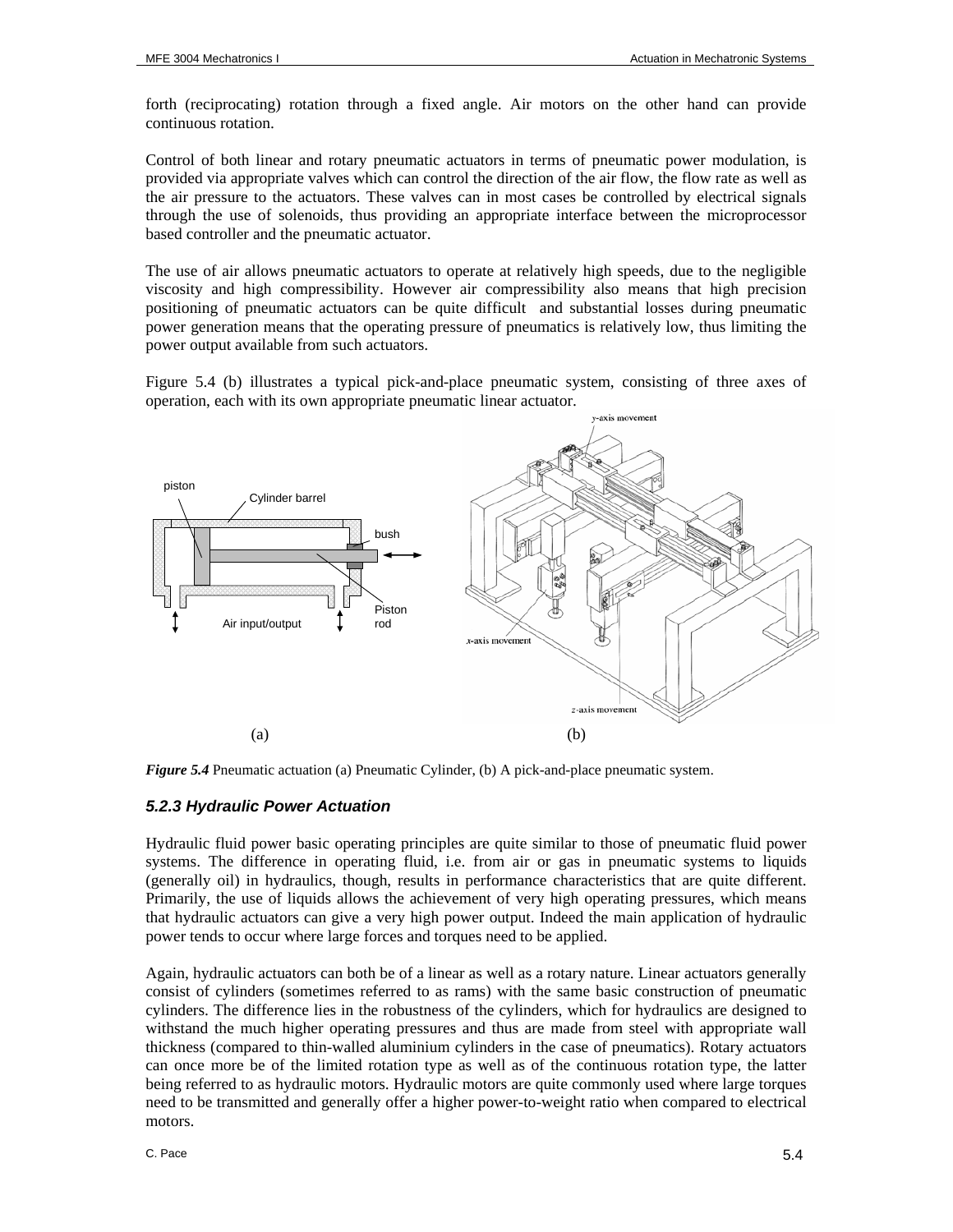One advantage of hydraulic actuation systems is that the presence of an incompressible operating fluid results in the possibility of accurate positioning of the actuator, which is generally achieved via appropriate feedback loops. This is shown in figure 5.5 illustrates such a control loop. The presence of the viscous fluid, though results in much lower operating speeds when compared to pneumatic systems.



*Figure 5.5* A Schematic diagram of an electro-hydraulic actuation system with position control

A comparison of the characteristics of these drive systems in given in table 5.1. Figure 5.6 illustrates a broad classification of power amplification and control devices, energy conversion devices, and related motion converters. Motion converters are mechanical power transmission systems and are necessary in order to convert actuator outputs to forms that are adequate to the type of motions required by the system. Typical motion conversion requirements may be speed reduction or conversion from rotary to linear motion.

|                                    | <b>Hydraulic</b>                                                                       | <b>Pneumatics</b>                                 | <b>Electrical</b>                                                       |
|------------------------------------|----------------------------------------------------------------------------------------|---------------------------------------------------|-------------------------------------------------------------------------|
| <b>Working Fluid</b>               | Mineral Oil                                                                            | Air                                               | Voltage-Current                                                         |
| <b>Working Pressure</b>            | 500 Bar (maximum                                                                       | 6-7 Bar                                           | Up to 11kV                                                              |
| Available Force                    | 100MN                                                                                  | 10 <sub>kN</sub>                                  | 100kN                                                                   |
| Speed                              | Low                                                                                    | High                                              | Very High                                                               |
| <b>Conversion Efficiency</b>       | <b>Over 70%</b>                                                                        | Under 20%                                         | Over 80%                                                                |
| Capital Costs                      | High                                                                                   | Low                                               | Intermediate                                                            |
| <b>Proportional Control</b>        | Easy                                                                                   | <b>Difficult</b>                                  | Easy                                                                    |
| Hold Load Power-Off/<br>Stability  | Possible                                                                               | No (air is compressible)                          | Possible                                                                |
| <b>Precise Positioning</b>         | Easy                                                                                   | <b>Difficult</b>                                  | Easy                                                                    |
| Environmental<br><i>Influences</i> | Sensitive in case of<br>temperature fluctuation,<br>risk of fire in case of<br>leakage | Explosion proof,<br>Insensitive to<br>temperature | Risk of explosion in<br>certain areas,<br>insensitive to<br>temperature |
| Energy storage                     | Limited with the help of<br>compressed gases                                           | Easy                                              | Difficult, only in small<br>quantities using<br>batteries               |
| <b>Linear Motion</b>               | Simple using cylinders                                                                 | Simple using cylinders                            | Difficult and expensive<br>- with motion converter                      |
| <b>Rotary Motion</b>               | Simple                                                                                 | Simple                                            | Simple                                                                  |

*Table 5.1 A Simple Comparison of Drive System Characteristics*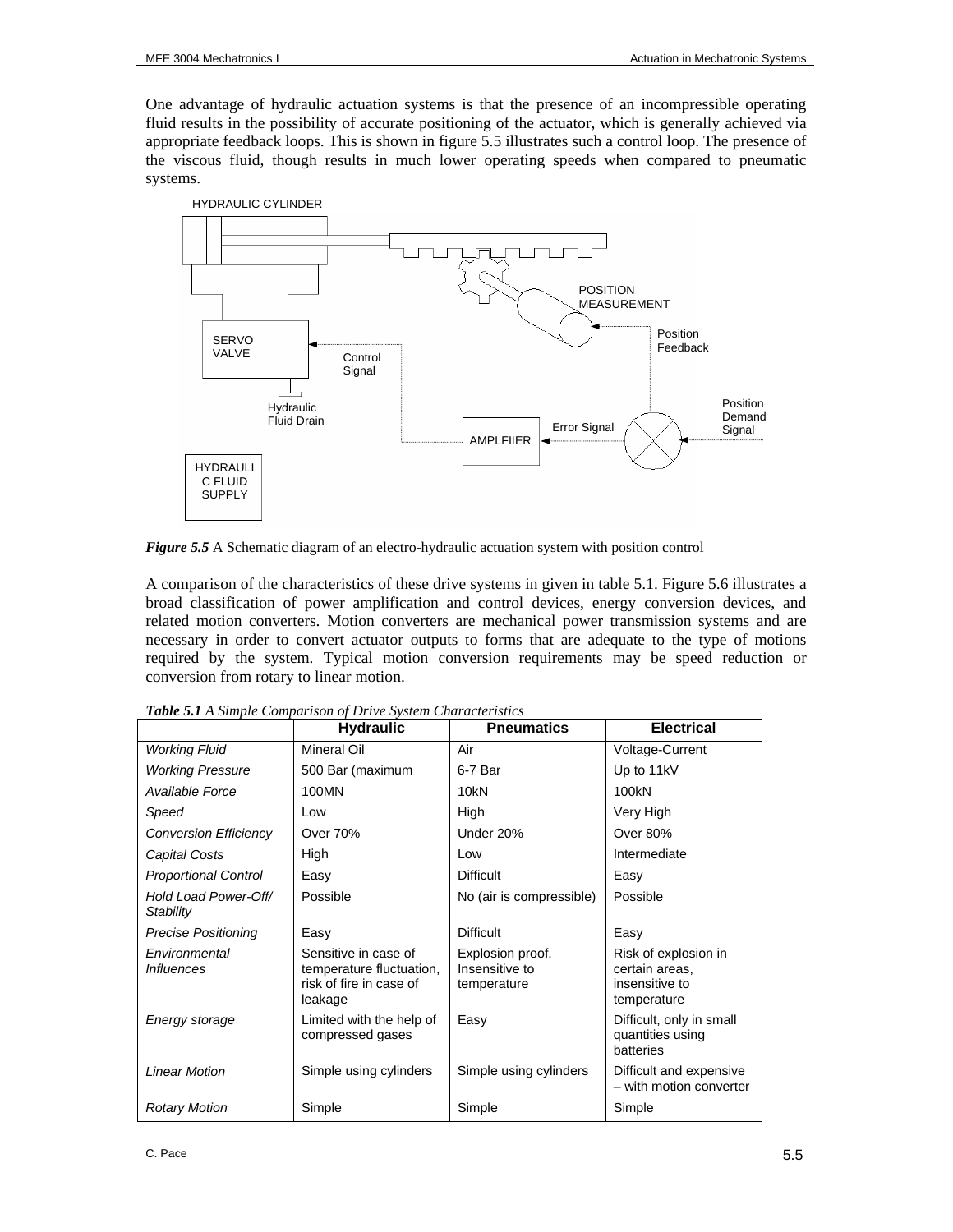

*Figure 5.6* A General classification of drives and actuators

Figure 5.7 illustrates what possible force and displacement may be provided by the different actuators. Speed may be a further consideration in this case. For rotary actuators, the main selection criteria are the angular velocity and torque that needs to be provided by the actuator. Figure 5.8 illustrates the possible torque and velocity outputs possible by the different types of rotary actuators. Motion converter requirements may also be classified according to the output speed and torque that may be provided, as shown in figure 5.9. Hydraulic



*Figure 5.7 Linear* Actuator classification according to available force and travel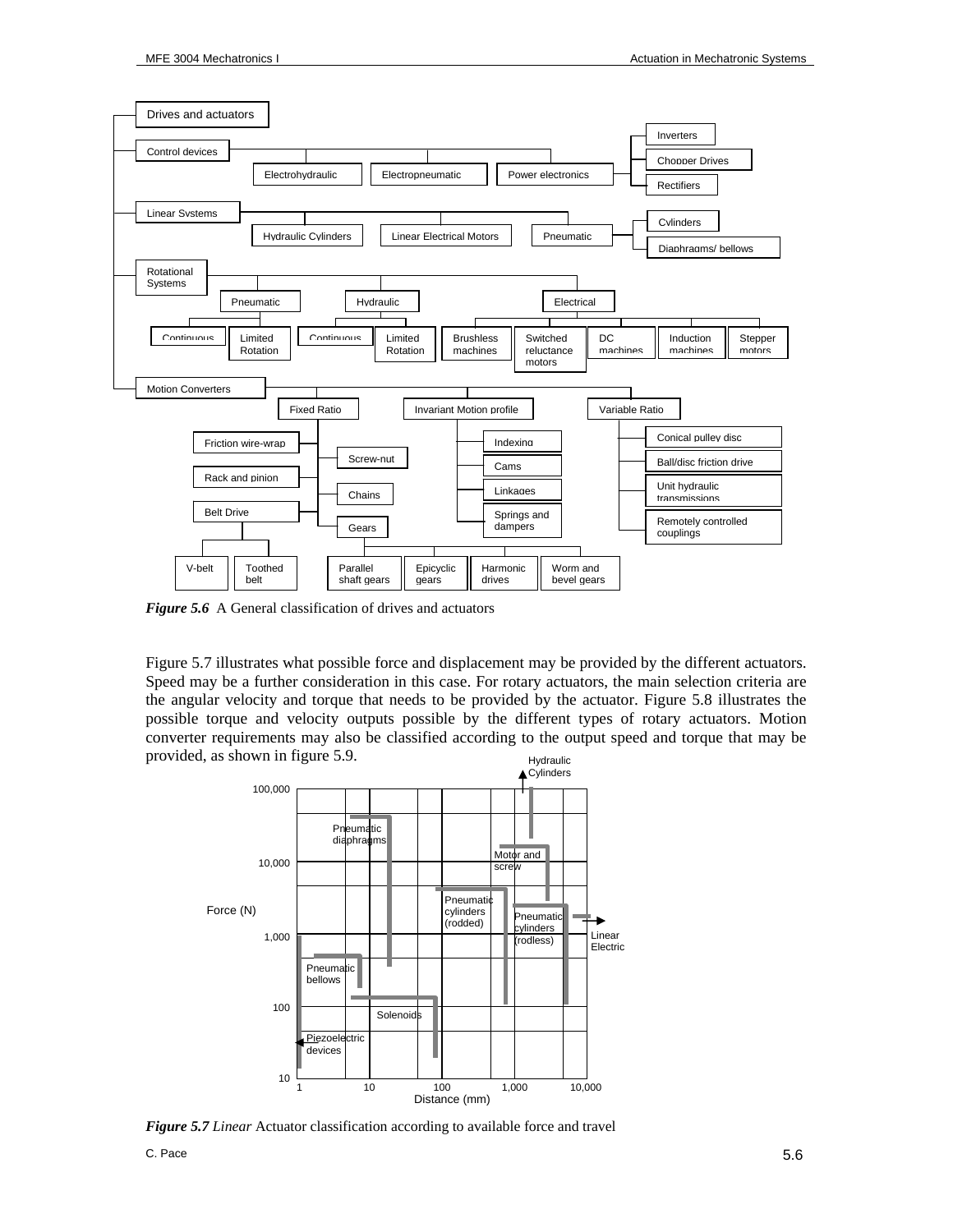

*Figure 5.8* Rotary Actuator classification according to output torque and speed



**Figure 5.9** Motion converter classification according to output torque and speed.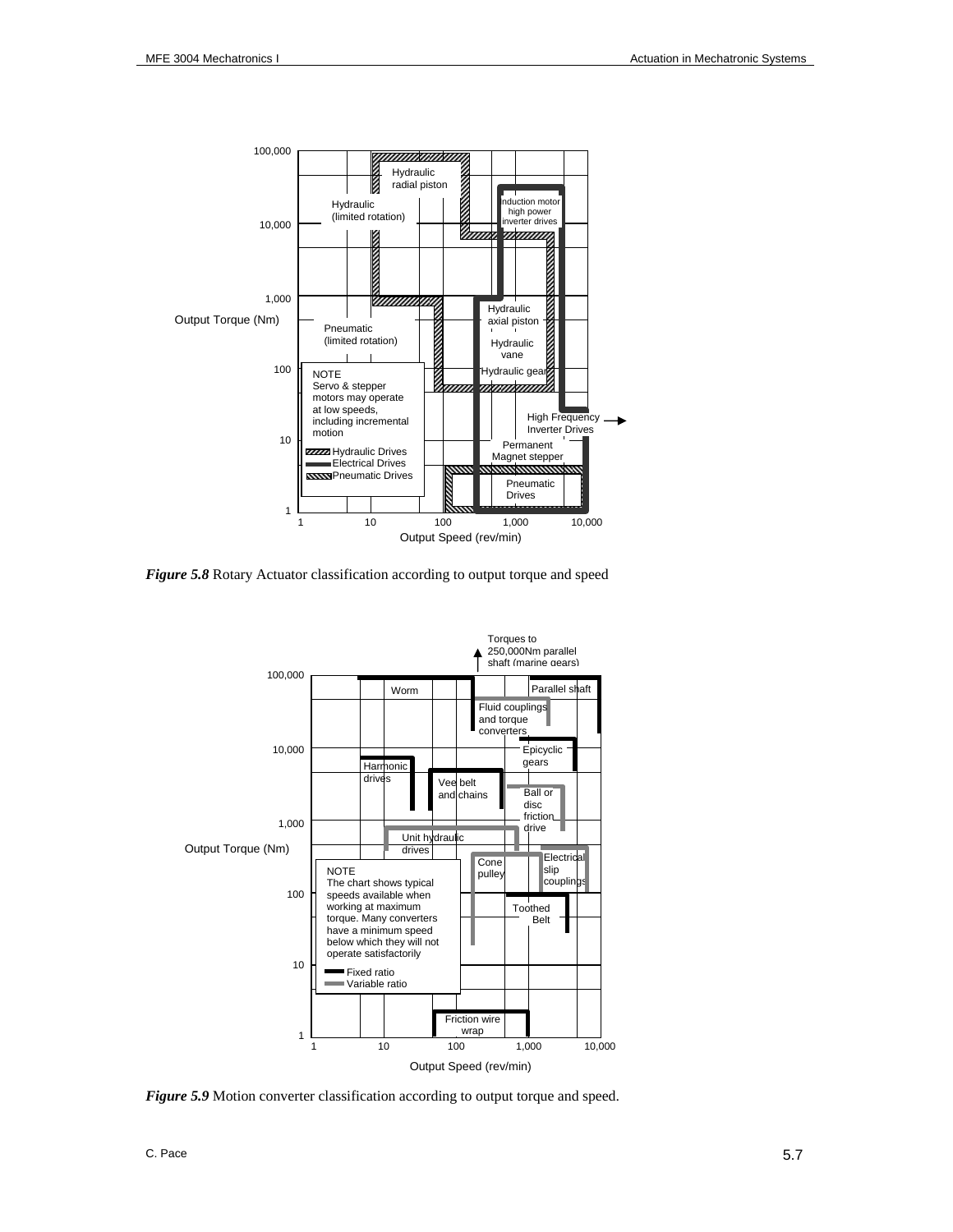# 5.3 Performance Characteristics of Actuators

There are a number of factors that influence the selection of an actuator from a performance and functional perspective. A number of these selection criteria are given hereunder;

#### *Motion Requirements*

One of the primary requirements when selecting an actuation system is the type of motion required, primarily whether linear or rotary motion is required or both. Furthermore stroke lengths or angles of rotation need to be defined. Additionally, routing requirements, i.e. the route necessary to be taken by the actuator, may have to be identified.

## *Velocity*

Velocity requirements may vary from application to application. For example in pick-and-place systems high velocity requirements are generally made. On the other hand, the velocity requirements for a robot with limbs might be limited for safety reasons. Angular velocity requirements are also a functional factor. Related to velocity is the need to define acceleration and deceleration characteristics. High acceleration and deceleration requirements would generally be required in a pick-and-place system, where the mechanism would have to go from zero up to the maximum speed and vice-versa in as minimum a time as possible.

#### *Operational Power*

The power developed by the actuator will have to be sufficient for the application, i.e. to produce the required force or torque. For example, a transportation system might need to move heavy loads, whereas an actuator on a camera for focusing purposes will only require a limited amount of power. Power production might have to take into account for variable loading, where during the actuator's operation the load on the actuator may be varying substantially.

#### *Resolution, Accuracy and repeatability*

These parameters define the precision with which the actuation system will operate. Resolution is defined as the smallest controllable change in output possible by the actuator. A typical example of resolution requirements would be that of a pick-and-place robot used for locating components in a printed circuit board with a separation of 2mm minimum, in which case the robot's positioning resolution will have to be not more than 2mm.

Accuracy determines how closely to the intended target an actuator is expected to locate and thus is representative of the error between the demanded output and the actual output achieved by the actuator. Accuracy generally depends on internal actuator factors, such as the looseness of mechanical couplings, stiction of components, etc., but may also be dependent on external forces such as sliding friction.

Repeatability defines the ability of the actuator to return repeatedly to the same point. Component rigidity in an actuation system generally affects the repeatability of the system, especially when system loading changes. Repeatability is also greatly affected by actuator hysteresis, and system backlash.

# *Dynamic Behaviour/Responsiveness*

The dynamic response of an actuator to the demand imposed on it is partly a combination of the actuator's velocity and acceleration characteristics. The dynamic response is also greatly dependent on the effectiveness of feedback from the device's sensors and control system, and is a major parameter in defining the dynamic characteristics of the actuator. Appropriate first, second or higher order models can be used to analyse the dynamic behaviour of an actuator, where such system models can then be appropriately analysed either through the use of step response analysis or frequency response analysis, generally depending on the type of application of the actuator.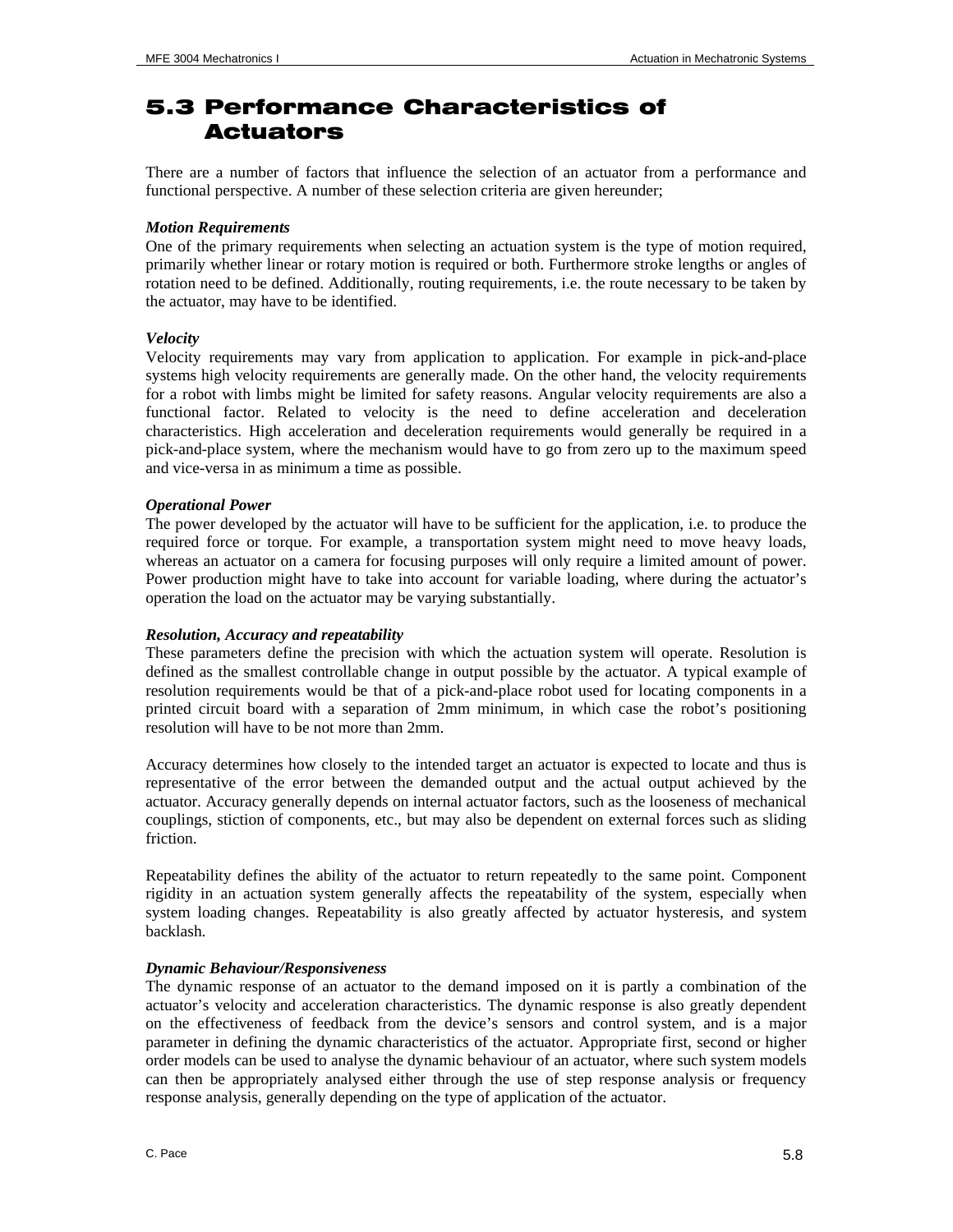#### *Compliance*

Compliance is the movement of a component in reaction to a force exerted on it. Compliance may be defined as the stiffness of the system (low compliance), or sponginess/softness (high compliance) of the actuation system. Differing compliance requirements may be present for different actuation systems. For example actuation systems in machine tools would require high stiffness and therefore low compliance in order to ensure the required machine tool precision during machining. On the other hand a positioning system, such as a system used to place a tool in a tool holder would require high compliance so as to allow the tool to be inserted with ease into its tool holder.

# *5.3.1 Non-Linearities*

Earlier on, the representation of actuator errors in the form of an accuracy value had been stipulated. Errors generally occur because of the assumption generally taken in most actuation systems, where they are considered to be linear in nature. Linear systems exhibit the property of superposition, where if a system response to an input A is output A, and for an input B one gets output B, then for an input  $C =$  (input A + input B), the response obtained will be output  $C =$  (output A + output B). The vast majority of actuation systems are designed to exhibit this property as close as possible. However most of such systems do exhibit non-linearities that introduce errors in the expected output of the actuator. The following outlines some of these non-linearities

## *Static and Coulomb Friction*

When analyzing linear systems, it is often assumed that friction is directly proportional to velocity (viscous friction), and therefore the friction force is zero when the system is stationary. In reality, such systems generally exhibit a certain amount of static or Coulomb friction, which has to be overcome before the system starts 'moving'. Thus, some of the actuator torque or force is wasted to overcome this friction force. Also, as the actuator reaches its final location, the velocity approaches zero and the actuator force/ torque will approach a value that exactly balances the frictional load, thus causing the actuator to stop somewhere off the desired position. Since such static friction can take various values, the actuator will come to a slightly different final resting position each time, resulting in a loss of repeatability. The effect of static friction is shown in figure 5.10(a).

#### *Eccentricity*

This generally applies in the context of rotational devices, primarily motion converters such as gears and pulleys. The ideal relationships for gears, pulleys and the like assume that the point of gear or belt contact remains at a fixed distance from the center of rotation for each gear. In reality there will always be some manufacturing error between the center of rotation and the true center of the gear pitch circle, which will cause some eccentricity. The eccentricity can cause a deviation from the ideal input and output angular position relation as indicated in figure 5.10(b).

#### *Backlash*

Backlash is a common problem particularly in gear transmission systems as well as in various other mechanical systems and occurs when the direction of motion is changed. Gear backlash is just one of many phenomena that can be characterized as hysteresis. Other examples include clearances between shafts and bearings. Figure 5.10(c) illustrates such a phenomenon.

#### *Saturation*

All actuators have some maximum output capability, regardless of the input demand imposed. This is clearly depicted in figure 5.10(d) where once a specific input limit is exceeded, the actuator output remains constant no matter whether the input increases any further or not. This results in a nonlinear behaviour of the actuator once the saturation point is reached. Saturation problems must be appropriately considered when looking at closed loop control in mechatronic systems, since the demand imposed on the actuator may be too high, causing the actuator to reach saturation.

#### *Deadband*

Deadband also occurs in actuators and is a region where the output remains zero for a specific range of input values. This generally occurs when the input value itself is close to zero. Once the input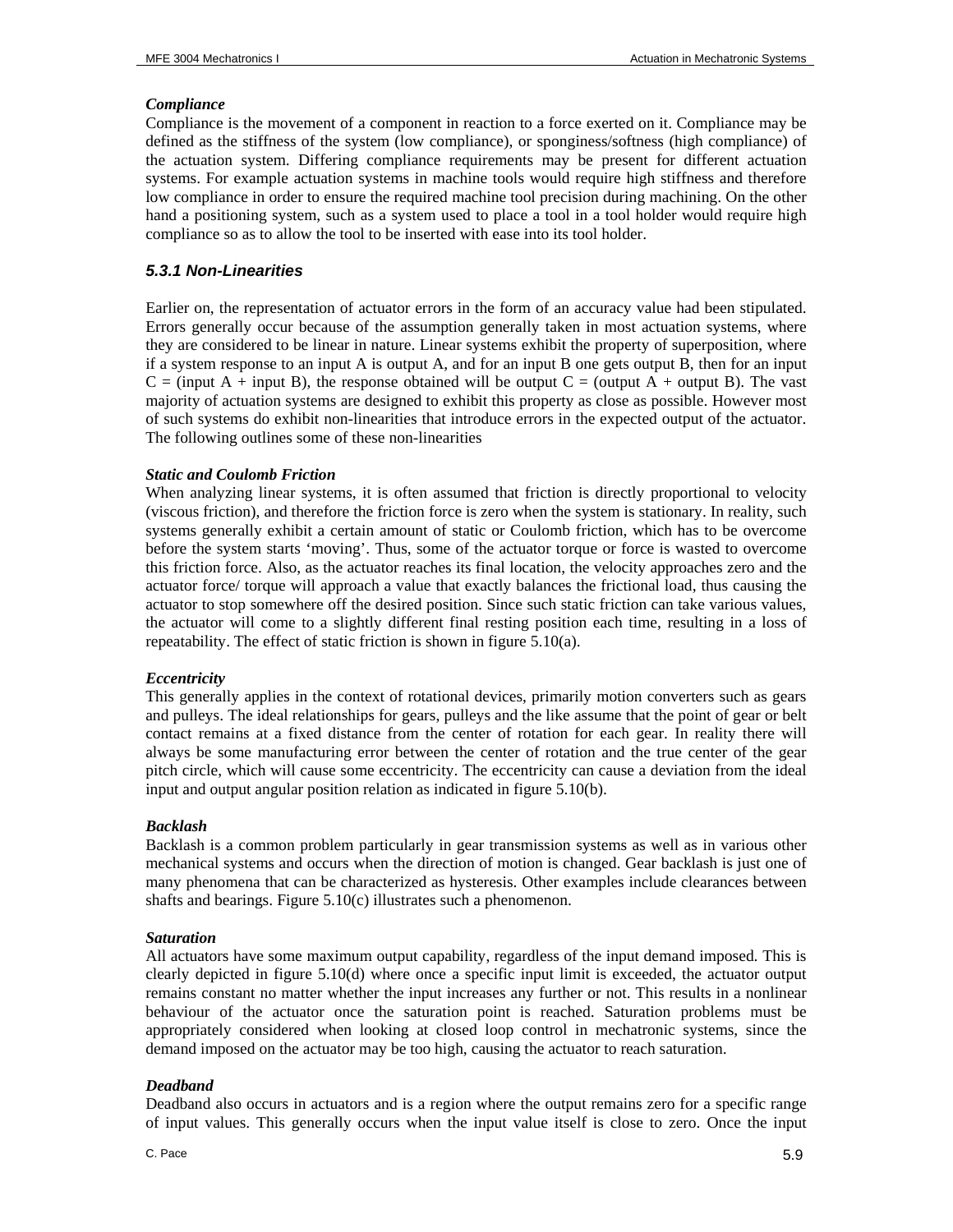travels outside the deadband than the output will increase or decrease accordingly. This phenomenon is depicted in figure 5.10(e). This typically occurs in hydraulic servo valves, i.e. valves that allow a fluid flow proportional to the signal fed to the valve but also control the direction of flow. Here, for signal a certain range of input signals, the value remains closed (i.e. no flow in either direction).



*Figure 5.10.* Nonlinearity effects exhibited in actuators (a) static and coulomb friction, (b) eccentricity, (c) backlash, (d) saturation, (e) deadband

#### *5.3.2 Other Selection Parameters of Interest*

Apart from the performance characteristics discussed above, additional factors that influence actuator choice are given hereunder;

#### *Control Parameters*

These parameters define the mode in which the actuator will be controlled. Such parameters will therefore define the transfer function of the actuator, and will include mass and inertia effects of both the actuator and the load, acceleration and deceleration profiles, frequency response, bandwidth and the intended control strategy to be applied.